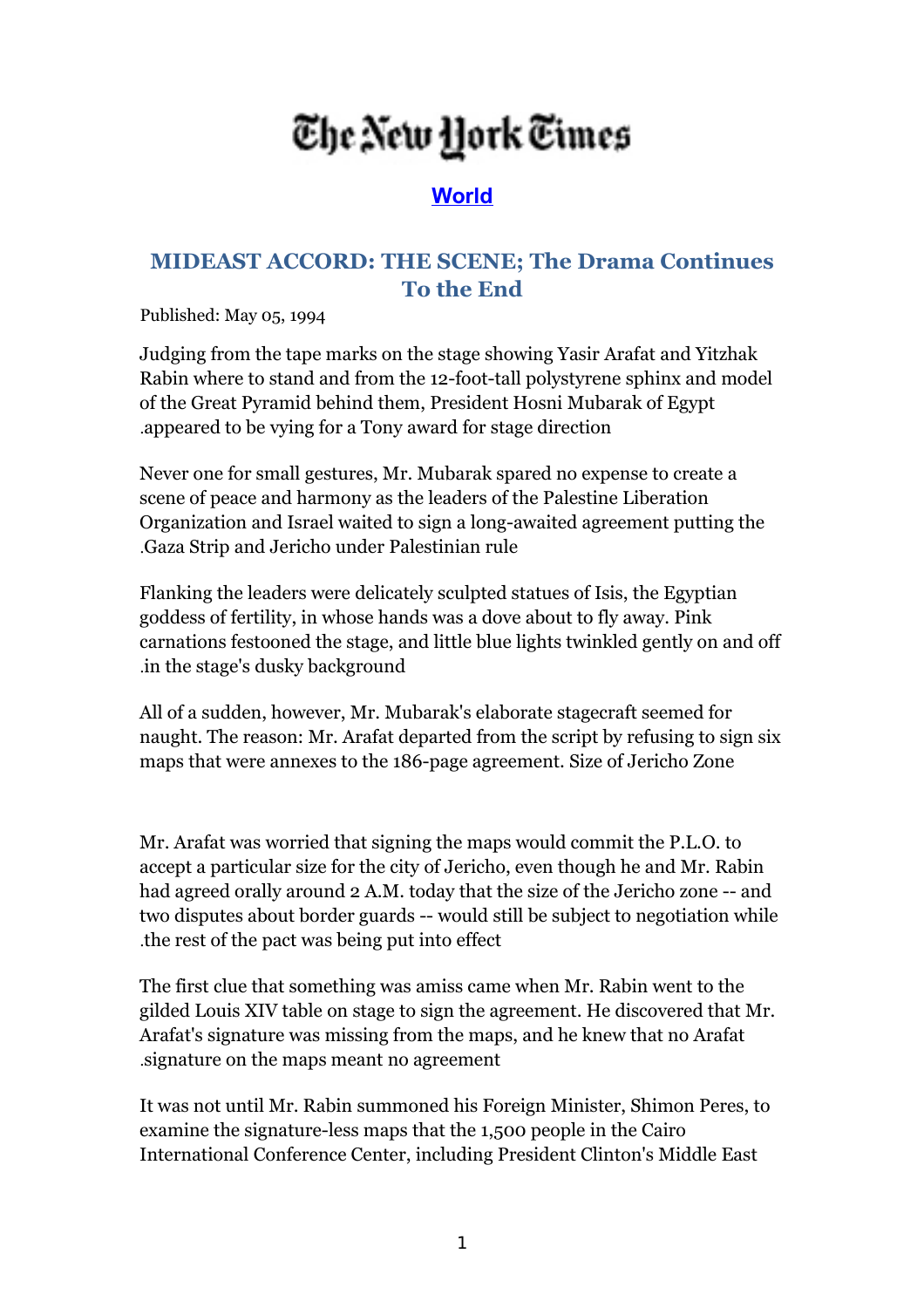team, realized that Mr. Mubarak's careful staging had taken a surprise and .unhappy turn

Mahmoud Abbas, a senior P.L.O. official, gave the address he was scheduled to give. But the carefully demarcated line of dignitaries on stage -- Mr. Mubarak, Mr. Arafat, Mr. Rabin, Mr. Peres, Secretary of State Warren Christopher and Russia's Foreign Minister, Andrei V. Kozyrev, started acting like unruly schoolboys. Stage Whispers

During the Abbas speech, Mr. Peres started whispering with Mr. Mubarak. Then Mr. Mubarak whispered to Mr. Arafat, and soon Mr. Peres was talking .with Mr. Arafat

In what seemed like a serious breach of protocol, Nabil Shaath, the P.L.O.'s chief negotiator, suddenly strode onto the stage, apparently to ask Mr. Arafat what was going on. Mr. Shaath next went to the table to look at the maps, and then he talked to Mr. Peres. A minute later, Mr. Christopher interposed .himself between Mr. Arafat and Mr. Shaath to talk

.Mr. Mubarak was fuming that Mr. Arafat had rained on his party

As Mr. Mubarak steamed, Mr. Rabin grew red in the face, and was said to have summoned his motorcade. Opposite Mr. Rabin, Mr. Arafat glowered, and moved a leg nervously as if he were digging in. Christopher's Impatience

Several officials at today's ceremony speculated that Mr. Arafat, who many Palestinians say has compromised too much with Israel, might have balked to show the Palestinian people how tough a negotiator he is. One official attributed Mr. Arafat's foot-dragging to "his difficulties in coming to closure" .on thorny matters

Through all this, Mr. Christopher seemed to grow increasingly impatient. Later he told an aide that he was thinking: "I wish someone could call timeout. The game is in progress and they're trying to call audibles on the line, and ".what they really need is a huddle

At that point Dennis Ross, the Administration's chief negotiator on Middle East matters, walked onto the stage and whispered to the parties that they .should declare a recess

The audience was stunned when it was suddenly announced the parties would take a short recess. The feuding leaders moved stage left and disappeared. Four minutes later they were back. During that short intermission, Mr. Arafat is said to have asked Mr. Rabin for a letter in which he promised to discuss the size of Jericho and the two border issues. The Israeli leader said he had